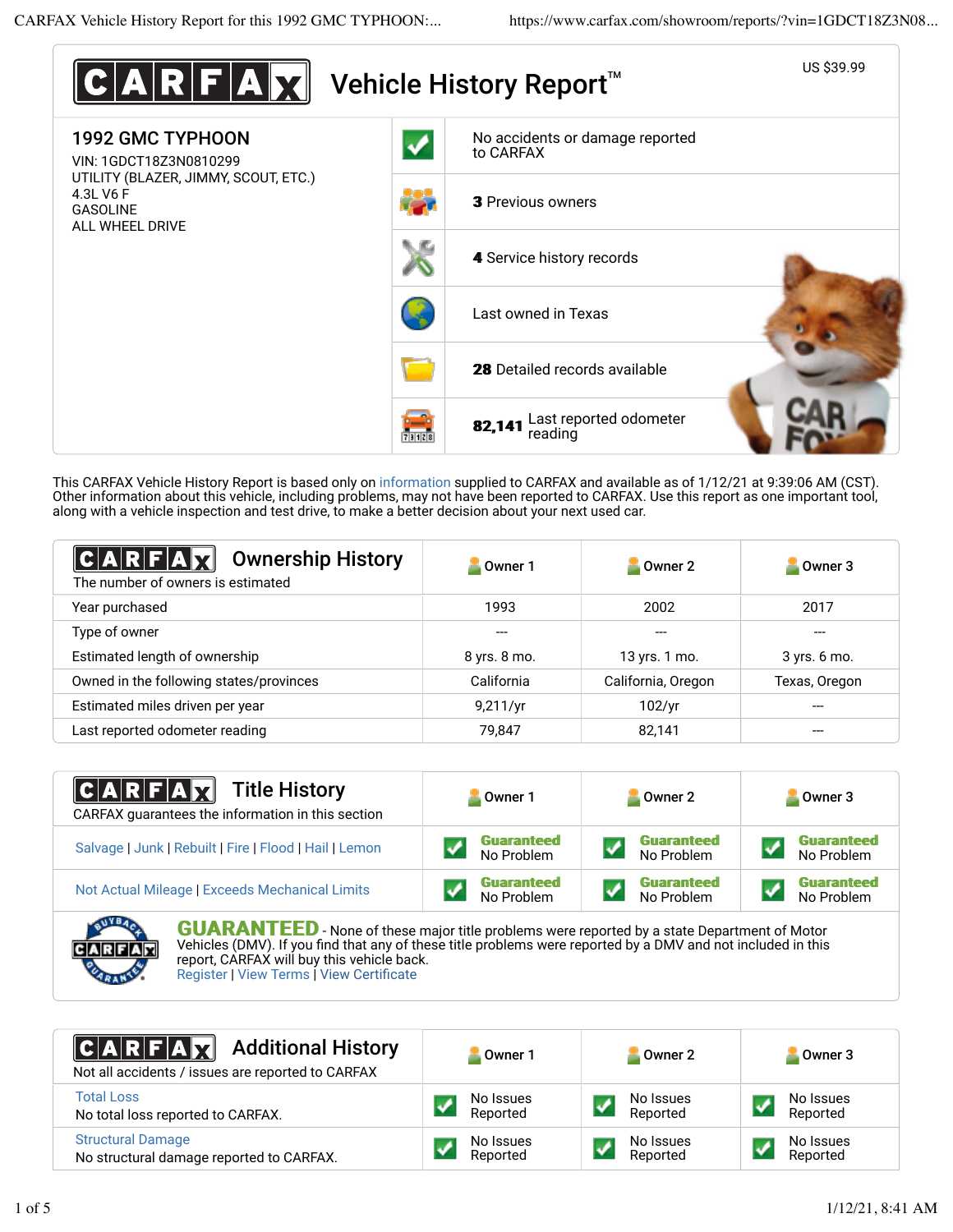CARFAX Vehicle History Report for this 1992 GMC TYPHOON:... https://www.carfax.com/showroom/reports/?vin=1GDCT18Z3N08...

| <b>Airbag Deployment</b><br>No airbag deployment reported to CARFAX.                                                          | No Issues<br>Reported  | No Issues<br>Reported  | No Issues<br>$\sqrt{}$<br>Reported  |
|-------------------------------------------------------------------------------------------------------------------------------|------------------------|------------------------|-------------------------------------|
| Odometer Check<br>No indication of an odometer rollback.                                                                      | No Issues<br>Indicated | No Issues<br>Indicated | No Issues<br>$\sqrt{}$<br>Indicated |
| Accident / Damage<br>No accidents or damage reported to CARFAX.                                                               | No Issues<br>Reported  | No Issues<br>Reported  | No Issues<br>$\sqrt{}$<br>Reported  |
| <b>Manufacturer Recall</b><br>No open recalls reported to CARFAX. Check for open<br>recalls on GM vehicles at recalls.gm.com. | No Recalls<br>Reported | No Recalls<br>Reported | No Recalls<br>Reported              |
| <b>Basic Warranty</b><br>No data reported to CARFAX.                                                                          | No Data Reported       | No Data Reported       | No Data Reported                    |

| $C A R F A \chi $             |                | <b>Detailed History</b>                                                                                          |                                                                                                                                                                                         |
|-------------------------------|----------------|------------------------------------------------------------------------------------------------------------------|-----------------------------------------------------------------------------------------------------------------------------------------------------------------------------------------|
| Owner 1<br>Purchased:<br>1993 |                | Low mileage! This owner drove less than<br>the industry average of 15,000 miles per<br>year.                     | 9,211 mi/yr                                                                                                                                                                             |
| Date                          | <b>Mileage</b> | <b>Source</b>                                                                                                    | <b>Comments</b>                                                                                                                                                                         |
| 07/30/1993                    |                | California<br>Motor Vehicle Dept.                                                                                | Title issued or updated<br>- First owner reported                                                                                                                                       |
| 02/20/1996                    | 33,000         | <b>Illinois</b><br><b>Inspection Station</b><br>Downers Grove, IL                                                | Passed emissions inspection                                                                                                                                                             |
| 02/24/1998                    | 44,000         | Illinois<br><b>Inspection Station</b><br>Downers Grove, IL                                                       | Passed emissions inspection                                                                                                                                                             |
| 01/15/2000                    | 52,000         | Illinois<br><b>Inspection Station</b><br>Downers Grove, IL                                                       | Passed emissions inspection                                                                                                                                                             |
| 12/17/2000                    | 60,205         | California<br>Motor Vehicle Dept.<br>Murrieta, CA                                                                | <b>Odometer reading reported</b>                                                                                                                                                        |
| 01/18/2001                    | 60,377         | <b>Service Facility</b>                                                                                          | Vehicle serviced<br>Maintenance inspection completed                                                                                                                                    |
| 01/30/2001                    | 61,258         | California<br><b>Inspection Station</b>                                                                          | Passed emissions inspection                                                                                                                                                             |
| 01/30/2001                    |                | California<br>Motor Vehicle Dept.<br>Murrieta, CA                                                                | Title issued or updated                                                                                                                                                                 |
| 02/18/2002                    | 79,656         | Paradise Chevrolet Cadillac<br>Temecula, CA<br>951-699-2699<br>paradiseautos.com<br>4.8 / 5.0 8 Verified Reviews | Vehicle serviced<br>- Pre-delivery inspection completed<br>- Maintenance inspection completed<br>- Vehicle washed/detailed<br>- Safety inspection performed<br>- Oil and filter changed |
| 03/29/2002                    | 79,847         | <b>Service Facility</b><br>Perris, CA                                                                            | <b>Vehicle serviced</b>                                                                                                                                                                 |
| 03/29/2002                    |                | California<br><b>Inspection Station</b><br>Perris, CA                                                            | Passed emissions inspection                                                                                                                                                             |

Owner 2 Purchased: 2002



102 mi/yr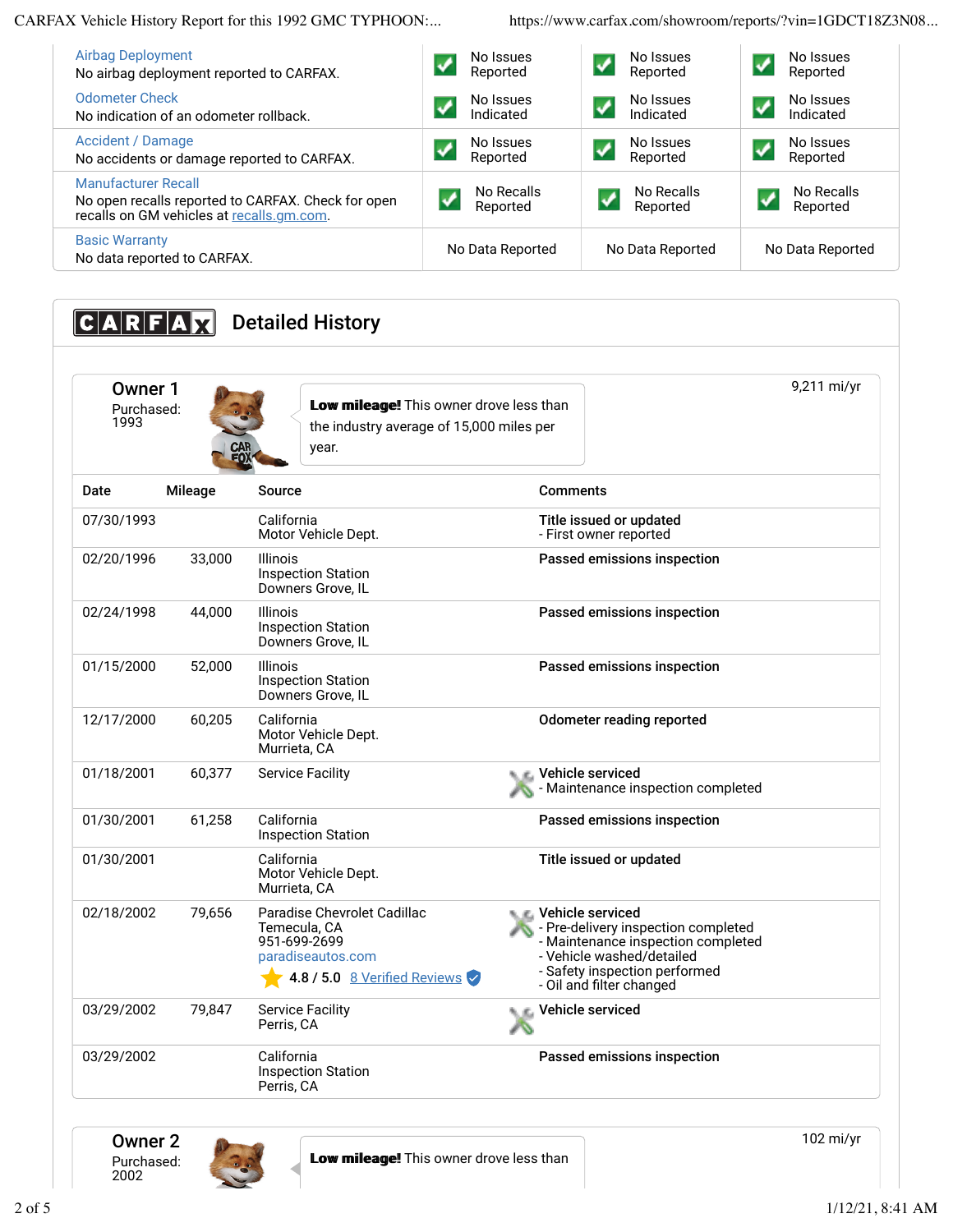|            | CAR            | the industry average of 15,000 miles per<br>vear.              |                                                                                                     |
|------------|----------------|----------------------------------------------------------------|-----------------------------------------------------------------------------------------------------|
| Date       | <b>Mileage</b> | <b>Source</b>                                                  | <b>Comments</b>                                                                                     |
| 03/30/2002 |                | California<br>Motor Vehicle Dept.<br>Long Beach, CA            | Title issued or updated<br>- New owner reported                                                     |
| 12/16/2003 | 80,967         | California<br><b>Inspection Station</b>                        | Passed emissions inspection                                                                         |
| 11/28/2005 | 81,250         | California<br><b>Inspection Station</b>                        | Passed emissions inspection                                                                         |
| 06/15/2007 |                | Oregon<br>Motor Vehicle Dept.<br>Keno, OR<br>Title #0716633105 | Title issued or updated<br>- Registration updated when owner moved the vehicle<br>to a new location |
| 05/04/2009 |                | Oregon<br>Motor Vehicle Dept.<br>Keno, OR<br>Title #0716633105 | Registration issued or renewed                                                                      |
| 04/29/2011 |                | Oregon<br>Motor Vehicle Dept.<br>Keno, OR<br>Title #0716633105 | Registration issued or renewed                                                                      |
| 05/28/2013 |                | Oregon<br>Motor Vehicle Dept.<br>Keno, OR<br>Title #0716633105 | Registration issued or renewed                                                                      |
| 05/08/2015 |                | Oregon<br>Motor Vehicle Dept.<br>Keno, OR<br>Title #0716633105 | Registration issued or renewed                                                                      |
| 05/09/2015 | 82,141         | Dealer Inventory                                               | Vehicle offered for sale                                                                            |
| 05/11/2017 |                | Oregon<br>Motor Vehicle Dept.<br>Keno, OR<br>Title #0716633105 | Registration issued or renewed                                                                      |
| 06/30/2017 |                | Oregon<br>Motor Vehicle Dept.<br>Keno, OR<br>Title #0716633105 | Registration issued or renewed                                                                      |

|            | Owner <sub>3</sub><br>Purchased: 2017 |                                                                                                             |                                                                                                                         |
|------------|---------------------------------------|-------------------------------------------------------------------------------------------------------------|-------------------------------------------------------------------------------------------------------------------------|
| Date       | Mileage                               | Source                                                                                                      | <b>Comments</b>                                                                                                         |
| 07/05/2017 |                                       | Texas<br>Motor Vehicle Dept.<br>Austin, TX<br>Title #22734842911164208                                      | Title issued or updated<br>- New owner reported<br>- Loan or lien reported<br>- Vehicle color noted as Red              |
| 08/17/2017 |                                       | Oregon<br>Motor Vehicle Dept.<br>Keno, OR<br>Title #0716633105                                              | Registration issued or renewed                                                                                          |
| 03/05/2018 |                                       | <b>Bd Tuning Llc</b><br>Leander, TX<br>512-686-2776<br>5.0 / 5.0 7 Verified Reviews<br>5 Customer Favorites | Vehicle serviced                                                                                                        |
| 06/01/2018 |                                       | Texas<br>Motor Vehicle Dept.<br>Austin, TX<br>Title #22734842911164208                                      | Registration issued or renewed<br>- Loan or lien reported<br>- Passed safety inspection<br>- Vehicle color noted as Red |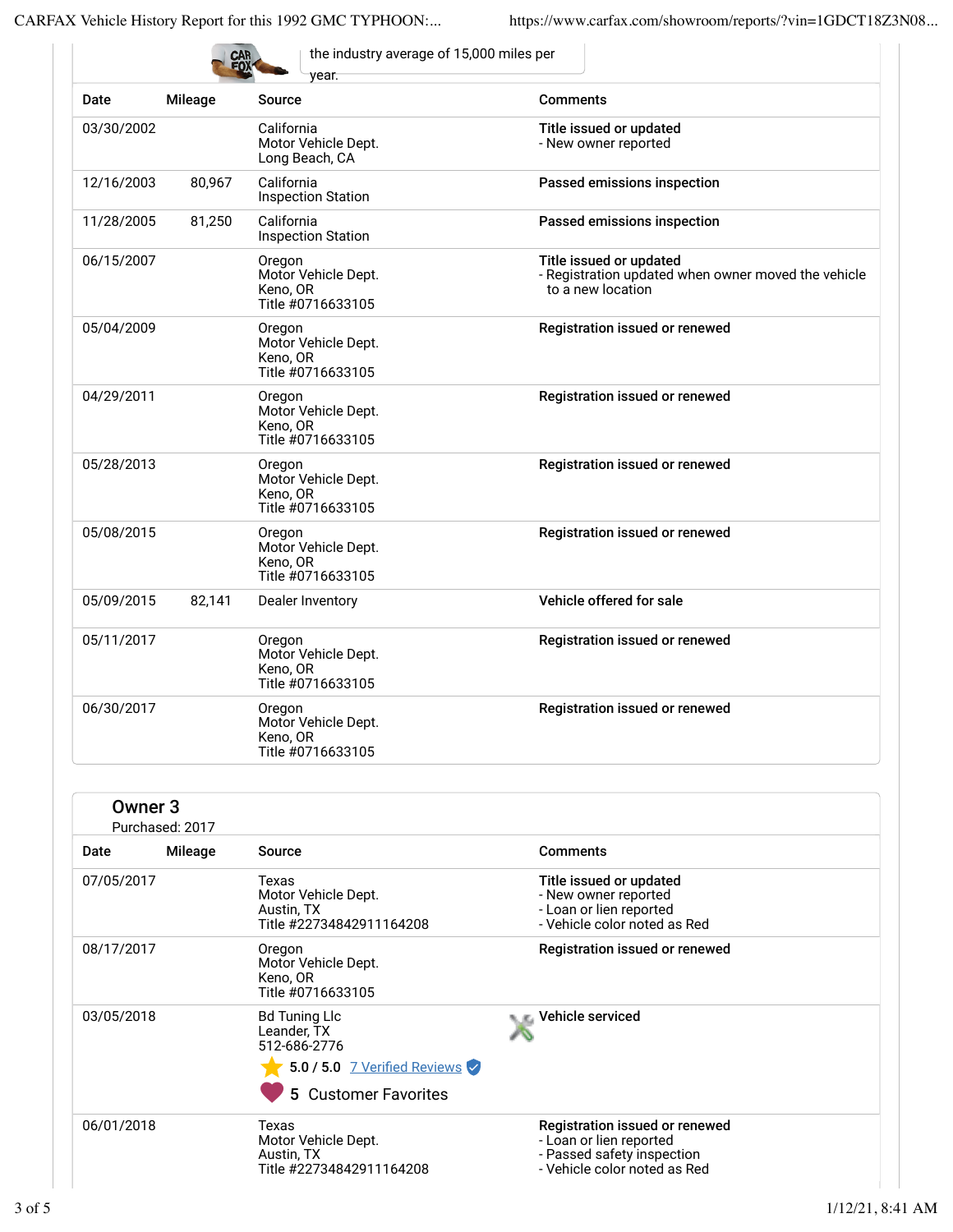CARFAX Vehicle History Report for this 1992 GMC TYPHOON:... https://www.carfax.com/showroom/reports/?vin=1GDCT18Z3N08...

| Texas                    | Registration issued or renewed                                                                                           |
|--------------------------|--------------------------------------------------------------------------------------------------------------------------|
| Motor Vehicle Dept.      | - Loan or lien reported                                                                                                  |
| Austin, TX               | - Passed safety inspection                                                                                               |
| Title #22734842911164208 | - Vehicle color noted as Red                                                                                             |
| Texas                    | Registration issued or renewed                                                                                           |
| Motor Vehicle Dept.      | - Loan or lien reported                                                                                                  |
| Austin, TX               | - Passed safety inspection                                                                                               |
| Title #22734842911164208 | - Vehicle color noted as Red                                                                                             |
|                          | Avoid financial headaches. Make sure the<br>loan has been paid off if you're buying<br>from a private seller. Learn More |
|                          |                                                                                                                          |



## First Owner

When the first owner(s) obtains a title from a Department of Motor Vehicles as proof of ownership.

### New Owner Reported

When a vehicle is sold to a new owner, the Title must be transferred to the new owner(s) at a Department of Motor Vehicles.

### Ownership History

CARFAX defines an owner as an individual or business that possesses and uses a vehicle. Not all title transactions represent changes in ownership. To provide estimated number of owners, CARFAX proprietary technology analyzes all the events in a vehicle history. Estimated ownership is available for vehicles manufactured after 1991 and titled solely in the US including Puerto Rico. Dealers sometimes opt to take ownership of a vehicle and are required to in the following states: Maine, Massachusetts, New Jersey, Ohio, Oklahoma, Pennsylvania and South Dakota. Please consider this as you review a vehicle's estimated ownership history.

### Title Issued

A state issues a title to provide a vehicle owner with proof of ownership. Each title has a unique number. Each title or registration record on a CARFAX report does not necessarily indicate a change in ownership. In Canada, a registration and bill of sale are used as proof of ownership.





CARFAX DEPENDS ON ITS SOURCES FOR THE ACCURACY AND RELIABILITY OF ITS INFORMATION. THEREFORE, NO RESPONSIBILITY IS ASSUMED BY CARFAX OR ITS AGENTS FOR ERRORS OR OMISSIONS IN THIS REPORT. CARFAX FURTHER EXPRESSLY DISCLAIMS ALL WARRANTIES, EXPRESS OR IMPLIED, INCLUDING ANY IMPLIED WARRANTIES OF MERCHANTABILITY OR FITNESS FOR A PARTICULAR PURPOSE.

© 2021 CARFAX, Inc., a unit of IHS Markit Ltd. All rights reserved. 1/12/21 9:39:06 AM (CST)